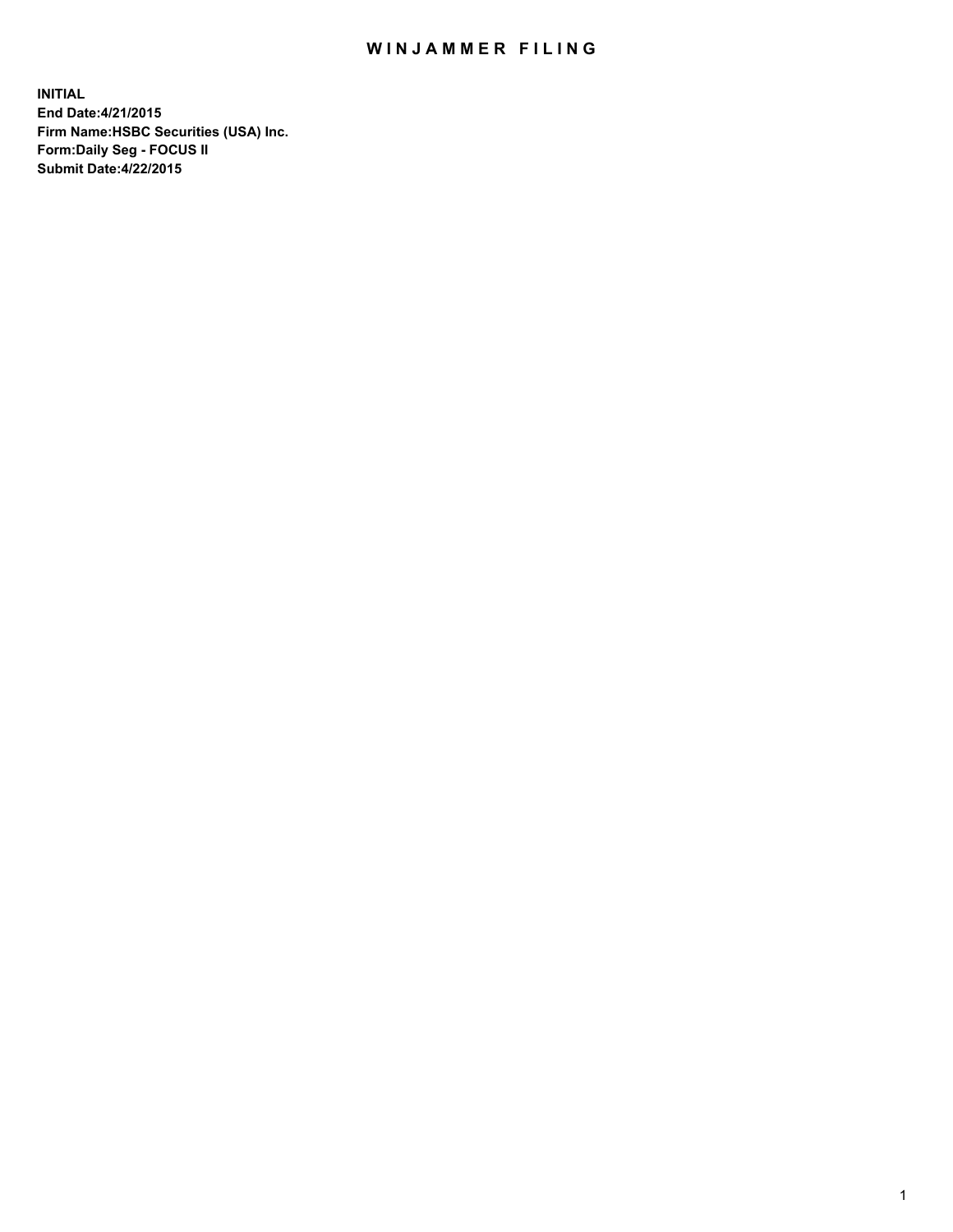## **INITIAL End Date:4/21/2015 Firm Name:HSBC Securities (USA) Inc. Form:Daily Seg - FOCUS II Submit Date:4/22/2015 Daily Segregation - Cover Page**

| Name of Company<br><b>Contact Name</b><br><b>Contact Phone Number</b><br><b>Contact Email Address</b>                                                                                                                                                                                                                          | <b>HSBC Securities (USA) Inc.</b><br><b>Steven Richardson</b><br>212-525-6445<br>steven.richardson@us.hsbc.com |
|--------------------------------------------------------------------------------------------------------------------------------------------------------------------------------------------------------------------------------------------------------------------------------------------------------------------------------|----------------------------------------------------------------------------------------------------------------|
| FCM's Customer Segregated Funds Residual Interest Target (choose one):<br>a. Minimum dollar amount: ; or<br>b. Minimum percentage of customer segregated funds required:%; or<br>c. Dollar amount range between: and; or<br>d. Percentage range of customer segregated funds required between: % and %.                        | 50,000,000<br>0 <sub>0</sub><br>0 <sub>0</sub>                                                                 |
| FCM's Customer Secured Amount Funds Residual Interest Target (choose one):<br>a. Minimum dollar amount: ; or<br>b. Minimum percentage of customer secured funds required:%; or<br>c. Dollar amount range between: and; or<br>d. Percentage range of customer secured funds required between:% and%.                            | 10,000,000<br><u>0</u><br>0 <sub>0</sub><br>0 <sub>0</sub>                                                     |
| FCM's Cleared Swaps Customer Collateral Residual Interest Target (choose one):<br>a. Minimum dollar amount: ; or<br>b. Minimum percentage of cleared swaps customer collateral required:% ; or<br>c. Dollar amount range between: and; or<br>d. Percentage range of cleared swaps customer collateral required between:% and%. | 30,000,000<br>00<br><u>00</u>                                                                                  |

Attach supporting documents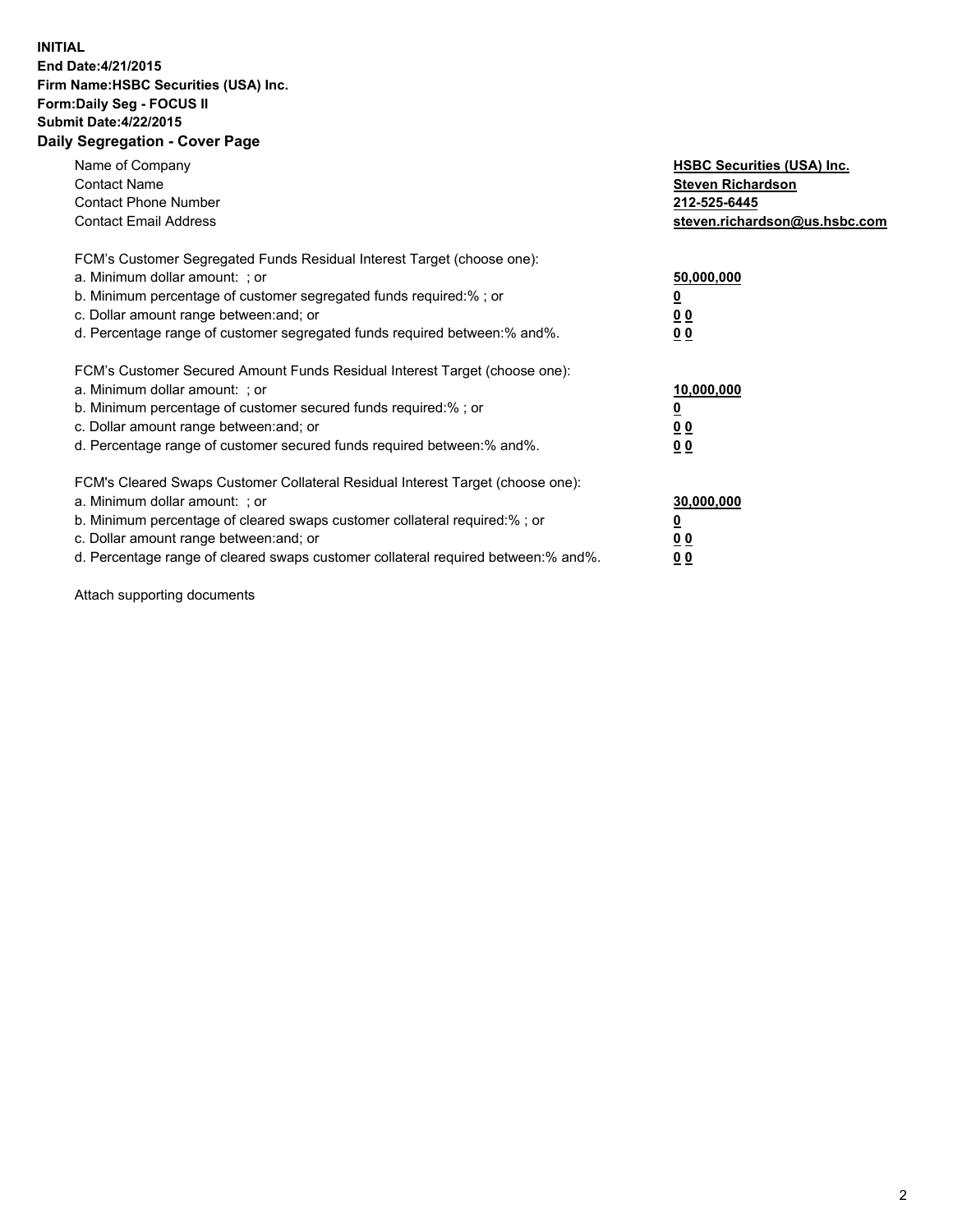**INITIAL End Date:4/21/2015 Firm Name:HSBC Securities (USA) Inc. Form:Daily Seg - FOCUS II Submit Date:4/22/2015 Daily Segregation - Secured Amounts**

Foreign Futures and Foreign Options Secured Amounts Amount required to be set aside pursuant to law, rule or regulation of a foreign government or a rule of a self-regulatory organization authorized thereunder **0** [7305] 1. Net ledger balance - Foreign Futures and Foreign Option Trading - All Customers A. Cash **127,886,231** [7315] B. Securities (at market) **30,737,861** [7317] 2. Net unrealized profit (loss) in open futures contracts traded on a foreign board of trade **19,207,033** [7325] 3. Exchange traded options a. Market value of open option contracts purchased on a foreign board of trade **0** [7335] b. Market value of open contracts granted (sold) on a foreign board of trade **0** [7337] 4. Net equity (deficit) (add lines 1. 2. and 3.) **177,831,125** [7345] 5. Account liquidating to a deficit and account with a debit balances - gross amount **305,206** [7351] Less: amount offset by customer owned securities **-305,154** [7352] **52** [7354] 6. Amount required to be set aside as the secured amount - Net Liquidating Equity Method (add lines 4 and 5) **177,831,177** [7355] 7. Greater of amount required to be set aside pursuant to foreign jurisdiction (above) or line 6. **177,831,176** [7360] FUNDS DEPOSITED IN SEPARATE REGULATION 30.7 ACCOUNTS 1. Cash in banks A. Banks located in the United States **38,813,011** [7500] B. Other banks qualified under Regulation 30.7 **0** [7520] **38,813,011** [7530] 2. Securities A. In safekeeping with banks located in the United States **75,737,861** [7540] B. In safekeeping with other banks qualified under Regulation 30.7 **0** [7560] **75,737,861** [7570] 3. Equities with registered futures commission merchants A. Cash **0** [7580] B. Securities **0** [7590] C. Unrealized gain (loss) on open futures contracts **0** [7600] D. Value of long option contracts **0** [7610] E. Value of short option contracts **0** [7615] **0** [7620] 4. Amounts held by clearing organizations of foreign boards of trade A. Cash **0** [7640] B. Securities **0** [7650] C. Amount due to (from) clearing organization - daily variation **0** [7660] D. Value of long option contracts **0** [7670] E. Value of short option contracts **0** [7675] **0** [7680] 5. Amounts held by members of foreign boards of trade A. Cash **65,927,839** [7700] B. Securities **0** [7710] C. Unrealized gain (loss) on open futures contracts **19,207,033** [7720] D. Value of long option contracts **0** [7730] E. Value of short option contracts **0** [7735] **85,134,872** [7740] 6. Amounts with other depositories designated by a foreign board of trade **0** [7760] 7. Segregated funds on hand **0** [7765] 8. Total funds in separate section 30.7 accounts **199,685,744** [7770] 9. Excess (deficiency) Set Aside for Secured Amount (subtract line 7 Secured Statement Page 1 from Line 8) **21,854,568** [7380] 10. Management Target Amount for Excess funds in separate section 30.7 accounts **10,000,000** [7780] 11. Excess (deficiency) funds in separate 30.7 accounts over (under) Management Target **11,854,568** [7785]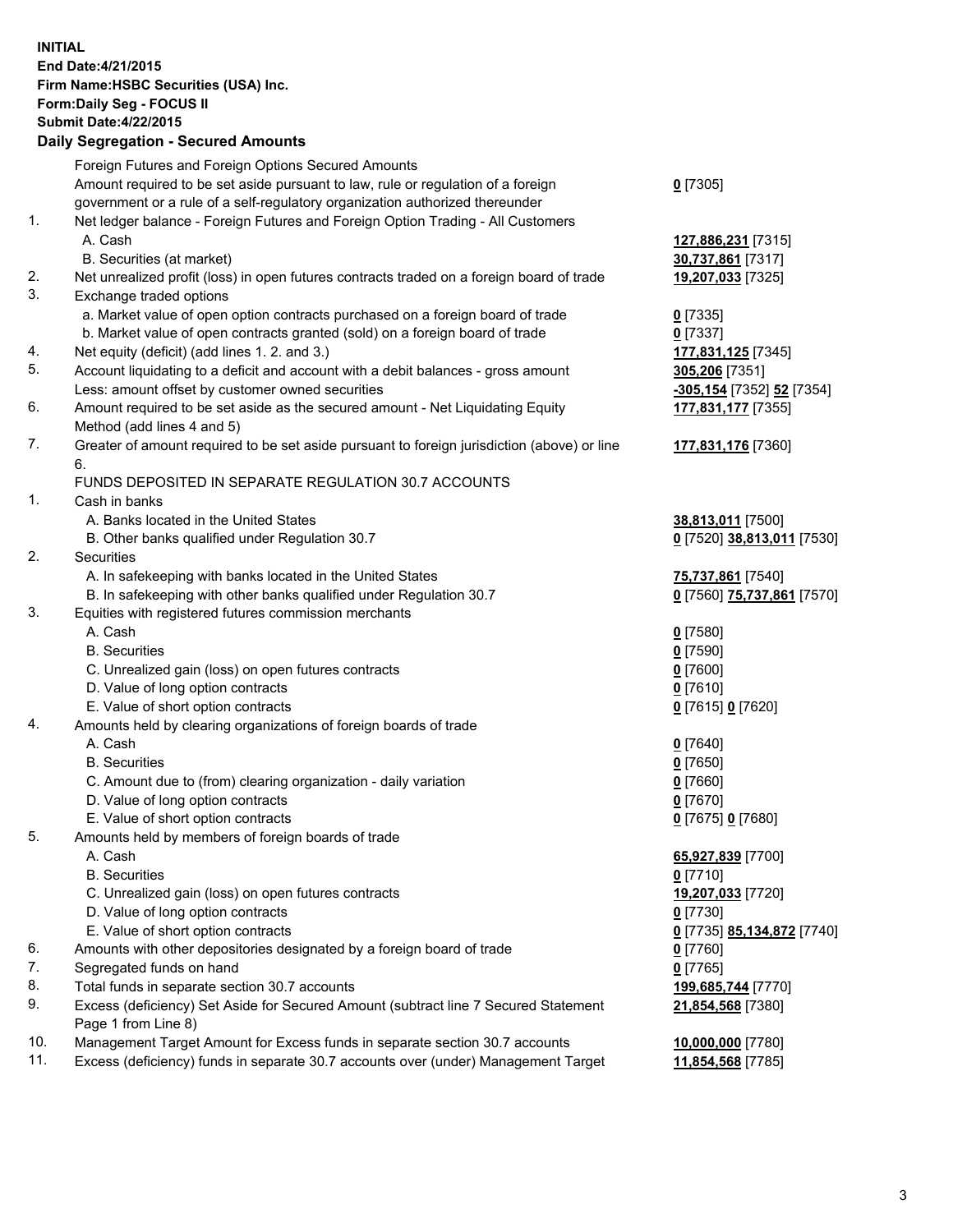|          | <b>INITIAL</b><br>End Date: 4/21/2015<br>Firm Name: HSBC Securities (USA) Inc.<br>Form: Daily Seg - FOCUS II<br><b>Submit Date:4/22/2015</b><br>Daily Segregation - Segregation Statement |                                |
|----------|-------------------------------------------------------------------------------------------------------------------------------------------------------------------------------------------|--------------------------------|
|          |                                                                                                                                                                                           |                                |
|          | SEGREGATION REQUIREMENTS(Section 4d(2) of the CEAct)                                                                                                                                      |                                |
| 1.       | Net ledger balance                                                                                                                                                                        |                                |
|          | A. Cash                                                                                                                                                                                   | 168,979,340 [7010]             |
|          | B. Securities (at market)                                                                                                                                                                 | 646,400,658 [7020]             |
| 2.<br>3. | Net unrealized profit (loss) in open futures contracts traded on a contract market<br>Exchange traded options                                                                             | 210,667,621 [7030]             |
|          | A. Add market value of open option contracts purchased on a contract market                                                                                                               | 86,009,904 [7032]              |
|          | B. Deduct market value of open option contracts granted (sold) on a contract market                                                                                                       | <mark>-7,487,177</mark> [7033] |
| 4.       | Net equity (deficit) (add lines 1, 2 and 3)                                                                                                                                               | 1,104,570,346 [7040]           |
| 5.       | Accounts liquidating to a deficit and accounts with                                                                                                                                       |                                |
|          | debit balances - gross amount                                                                                                                                                             | 1,945,572 [7045]               |
|          | Less: amount offset by customer securities                                                                                                                                                | $-1,945,572$ [7047] 0 [7050]   |
| 6.       | Amount required to be segregated (add lines 4 and 5)                                                                                                                                      | 1,104,570,346 [7060]           |
|          | FUNDS IN SEGREGATED ACCOUNTS                                                                                                                                                              |                                |
| 7.       | Deposited in segregated funds bank accounts                                                                                                                                               |                                |
|          | A. Cash                                                                                                                                                                                   | 87,971,068 [7070]              |
|          | B. Securities representing investments of customers' funds (at market)                                                                                                                    | $0$ [7080]                     |
|          | C. Securities held for particular customers or option customers in lieu of cash (at                                                                                                       | 182,025,405 [7090]             |
| 8.       | market)<br>Margins on deposit with derivatives clearing organizations of contract markets                                                                                                 |                                |
|          | A. Cash                                                                                                                                                                                   |                                |
|          |                                                                                                                                                                                           | 245,032,046 [7100]             |
|          | B. Securities representing investments of customers' funds (at market)                                                                                                                    | 95,242,722 [7110]              |
|          | C. Securities held for particular customers or option customers in lieu of cash (at<br>market)                                                                                            | 464,375,253 [7120]             |
| 9.       | Net settlement from (to) derivatives clearing organizations of contract markets                                                                                                           | 2,923,208 [7130]               |
| 10.      | Exchange traded options                                                                                                                                                                   |                                |
|          | A. Value of open long option contracts                                                                                                                                                    | 86,009,904 [7132]              |
|          | B. Value of open short option contracts                                                                                                                                                   | -7,487,177 [7133]              |
| 11.      | Net equities with other FCMs                                                                                                                                                              |                                |
|          | A. Net liquidating equity                                                                                                                                                                 | 40,213,252 [7140]              |
|          | B. Securities representing investments of customers' funds (at market)                                                                                                                    | $0$ [7160]                     |
|          | C. Securities held for particular customers or option customers in lieu of cash (at<br>market)                                                                                            | 0 <sup>[7170]</sup>            |
| 12.      | Segregated funds on hand                                                                                                                                                                  | $0$ [7150]                     |
| 13.      | Total amount in segregation (add lines 7 through 12)                                                                                                                                      | 1,196,305,681 [7180]           |
| 14.      | Excess (deficiency) funds in segregation (subtract line 6 from line 13)                                                                                                                   | 91,735,335 [7190]              |
| 15.      | Management Target Amount for Excess funds in segregation                                                                                                                                  | 50,000,000 [7194]              |
| 16.      | Excess (deficiency) funds in segregation over (under) Management Target Amount                                                                                                            | 41,735,335 [7198]              |

Excess